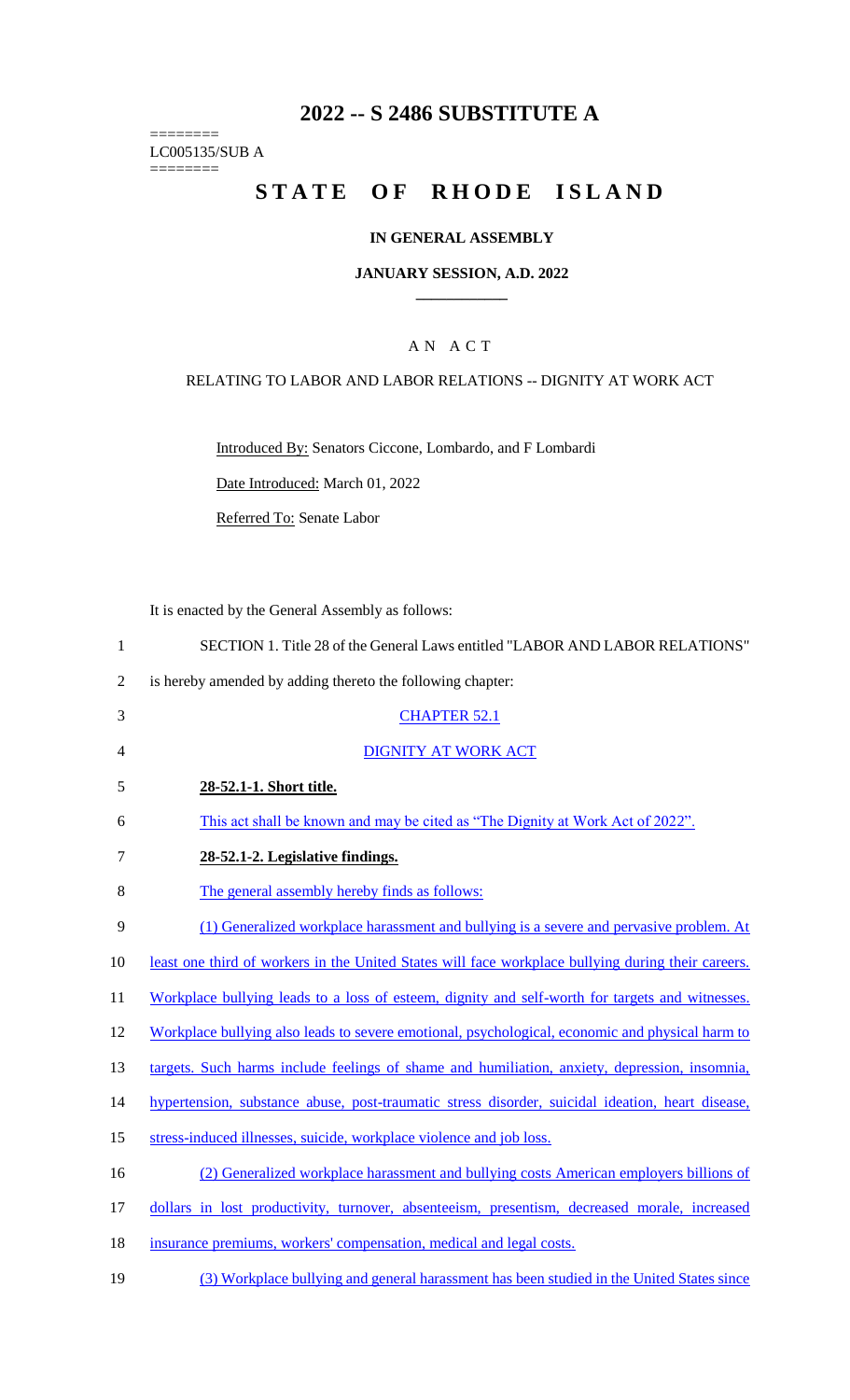1 at least the 1970s, when psychiatrist Carroll Brodsky published the earliest examination of 2 workplace bullying in America in 1976. Since then, a multitude of employer systems have been 3 made available to address the problem. Despite these decades of work and awareness, employer policies alone have been ineffective in preventing, remedying and eliminating workplace bullying. (4) Since the 1980s, the United States Supreme Court has determined that discriminatory harassment in the workplace that creates a hostile work environment is prohibited under federal law. Hostile work environments are prohibited under various federal anti-discrimination statutes, such as Title VII of the Civil Rights Act of 1964, the Americans with Disabilities Act of 1990 (ADA), and the Age Discrimination in Employment Act of 1967 (ADEA). However, a hostile work environment that is unconnected to an employee's membership in a protected group is not 11 actionable under these laws. The Legislature hereby finds that if mistreated employees who have been subjected to harassment cannot establish that the behavior was motivated by race, color, sex, 13 sexual orientation, national origin or age, such employees are unlikely to be protected by the law 14 against such mistreatment. (5) Existing workers' compensation provisions and common law tort law are inadequate to 16 discourage workplace bullying or to provide adequate redress to employees who have been harmed 17 by workplace bullying. (6) Since the 1940s, the right to dignity has been recognized as an inalienable human right 19 and the foundation of freedom, justice and peace in the world. A typical adult will spend at least a 20 third of their waking hours at work. Therefore, the right to dignity must be assured in the workplace. In order to protect workers' right to dignity, legislation must be passed protecting this right and providing legal recourse for targets of workplace bullying and/or general harassment and other abusive behaviors. **28-52.1-3. Purpose.**  (a) The purpose of this chapter is to recognize and protect the right to dignity in the 26 workplace, and to prevent, detect, remedy and eliminate all forms of workplace bullying and harassment that infringe upon that right. Accordingly, the provisions of this chapter shall be construed liberally and given broad interpretation consistent with this purpose. 29 (b) It is also the purpose of this chapter to: (1) Prevent, detect, remedy and eliminate workplace bullying, moral, psychological and general harassment and other abusive behavior from the American workplace. (2) Provide a remedy for workers who are targets of workplace bullying, moral, psychological or general harassment and/or other forms of workplace abuse in order to make whole such targets of workplace abuse.

LC005135/SUB A - Page 2 of 14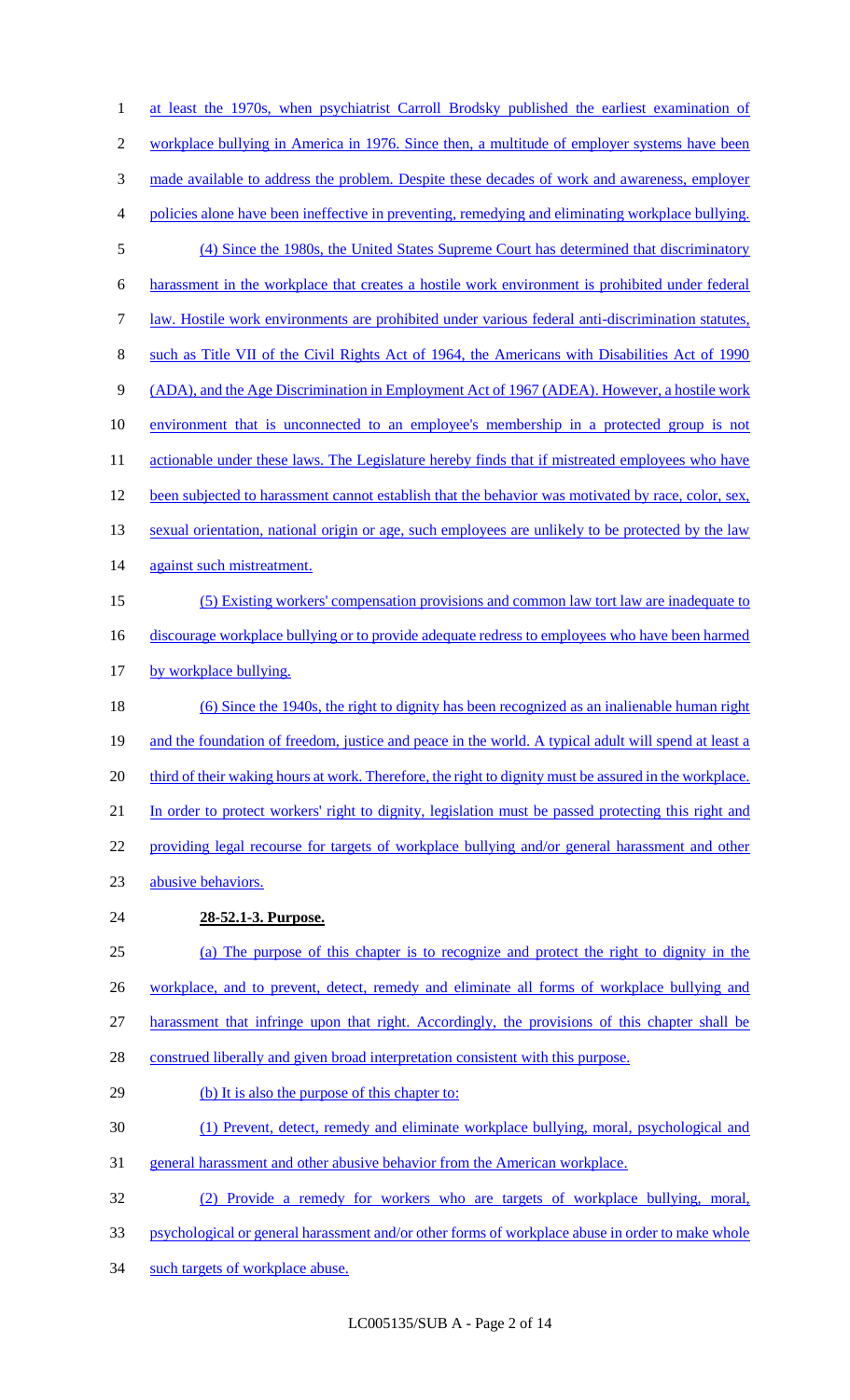(3) Provide an incentive for employers to prevent, detect, remedy and eliminate workplace bullying, moral, psychological and general harassment and other forms of abuse in the workplace, in order that such behaviors shall be addressed and eliminated before they cause harm to the targets of such behaviors. **28-52.1-4. Definitions.**  (a) For the purposes of this chapter, the following words and phrases shall have the following meanings: (1) "Employer" means any organization or individual employing an individual to engage in any work on their behalf or on behalf of their subsidiaries, customers or clients, whether such work is paid or unpaid. This shall include non-profit agencies employing volunteers. This shall also 11 include organizations hiring workers through a temporary agency or other such organization to 12 perform work on their behalf. Employers who exert control over the means, methods, payroll or 13 personnel practices of their suppliers shall be considered joint employers with said supplier for the 14 purpose of this act. Where more than one organization or individual meets the definition of employer under this act, for the purpose of a claim by a targeted employee, such organizations shall 16 have joint and several liability as co-employers. (2) "Employee" means a person who engages in work for another, whether such work is 18 paid or unpaid, or whether such other directly employs said employee. "Employees" includes individuals who perform work in any capacity, including apprentices, trainees, unpaid interns, volunteers, or independent contractors. (3) "Right to dignity" means the fundamental right to receive respect for one's dignity as a 22 human being and the right to enjoy the conditions necessary for human dignity to flourish. Respect for dignity implies the right not to be treated in a degrading or humiliating manner. (4) "Workplace bullying" means an abuse or misuse of power through means that undermine, humiliate, denigrate, or sabotage a person in the workplace, and which has the purpose 26 or effect of threatening, intimidating, dominating, or otherwise infringing upon a person's right to dignity. The source of power shall not be considered as limited to formal organizational power or **authority**. (i) Workplace bullying may take the form of interpersonal interactions, organizational practices, or management actions. Workplace bullying may take the form of harassment, incivility, abusive supervision, physical violence, aggressions and other types of objectionable behaviors. The behaviors may come from any level of the organization, including supervision, co-workers, subordinates, customers and even direct reports. (ii) Workplace bullying can encompass a broad spectrum of conduct. Examples of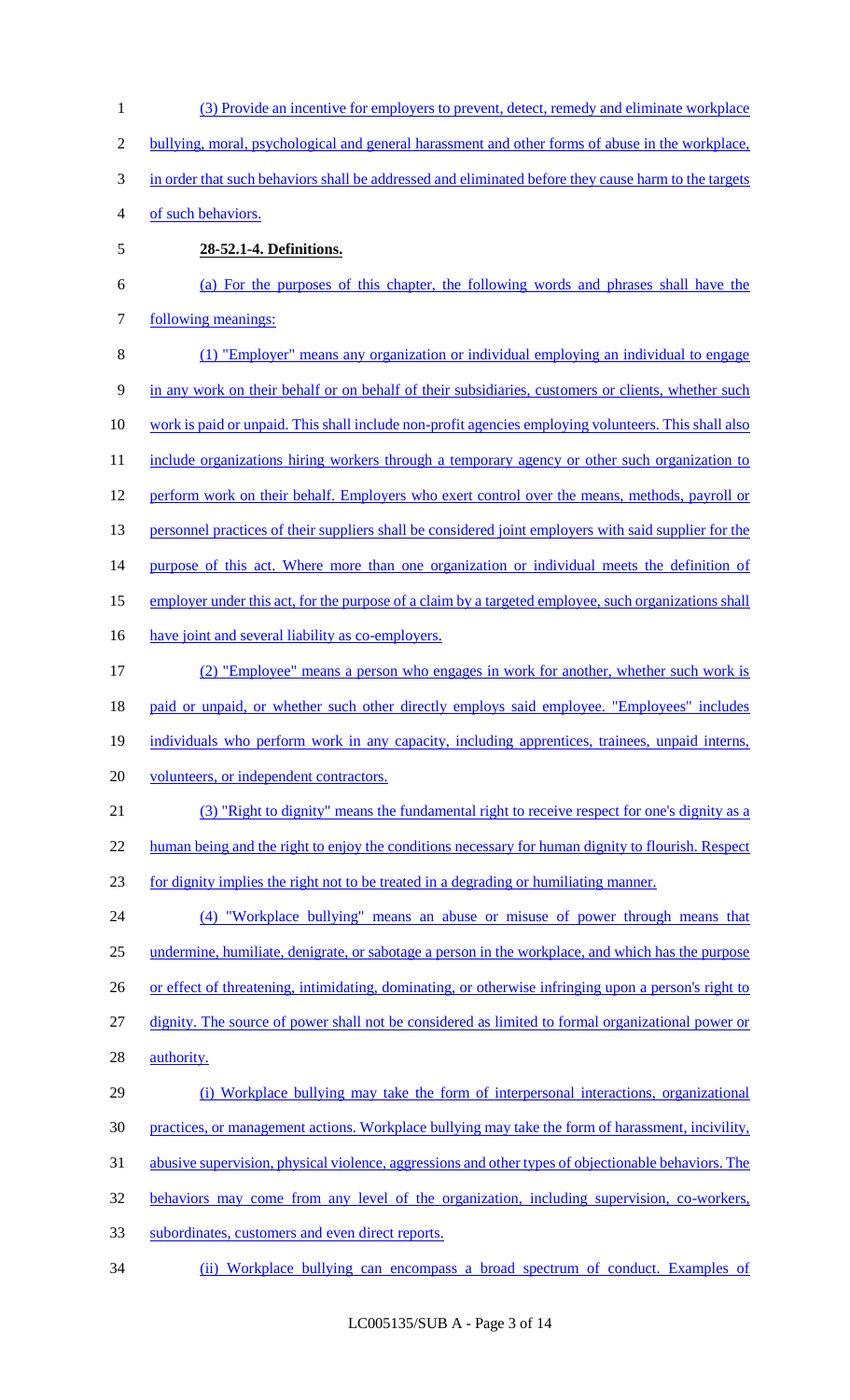| $\mathbf{1}$   | workplace bullying include, but are not limited to:                                               |
|----------------|---------------------------------------------------------------------------------------------------|
| $\overline{2}$ | (A) Persistent or egregious use of abusive, insulting, or offensive language;                     |
| 3              | (B) Unwarranted physical contact or threatening gestures;                                         |
| 4              | (C) Interfering with a person's personal property or work equipment;                              |
| 5              | (D) The use of humiliation, personal criticism, ridicule, and demeaning comments                  |
| 6              | (E) Overbearing or intimidating levels of supervision;                                            |
| $\tau$         | (F) Withholding information, supervision, training or resources to prevent someone from           |
| $8\,$          | doing their job;                                                                                  |
| 9              | (G) Changing work arrangements, such as rosters, offices, assignments, leave, and                 |
| 10             | schedules to deliberately inconvenience someone;                                                  |
| 11             | (H) Isolating, or marginalizing a person from normal work activities;                             |
| 12             | (I) Inconsistently following or enforcing rules, to the detriment of an employee;                 |
| 13             | (J) Unjustifiably excluding colleagues from meetings or communications;                           |
| 14             | (K) Intruding on a person's privacy by pestering, spying or stalking; and                         |
| 15             | (L) Spreading misinformation or malicious rumors.                                                 |
| 16             | (iii) While the offender's intent is relevant to the remedy phase of a claim, it shall not be a   |
| 17             | required element to support a claim of workplace bullying. The decision on whether bullying has   |
| 18             | occurred is not to be determined by the intent of the offender, but rather by the nature of the   |
| 19             | behavior itself, and whether it has the effect of infringing upon a worker's right to dignity. An |
| 20             | infringement upon the right to dignity shall be assessed by the impact the behavior has on the    |
| 21             | recipient. This includes, but is not limited to:                                                  |
| 22             | (A) Effects on the target's self-esteem (e.g., caused when an employee is subjected to            |
| 23             | excessively harsh criticism and repeated reminders of past mistakes);                             |
| 24             | (B) Effects on the target's social relations (e.g., caused when an employee is isolated by        |
| 25             | others or ignored);                                                                               |
| 26             | (C) Effects on the target's reputation (e.g., caused when an employee is ridiculed,               |
| 27             | demeaned, or the subject of gossip or lies);                                                      |
| 28             | (D) Effects on the target's professional life (e.g., caused when an employee is given             |
| 29             | meaningless work assignments, no work assignments at all, or unreasonably difficult assignments   |
| 30             | or schedules); and                                                                                |
| 31             | (E) Effects on the target's psychological and physical health (e.g., caused when the              |
| 32             | employee is threatened, attacked, or receives unsafe work assignments, including during pregnancy |
| 33             | or a temporary health issue.).                                                                    |
| 34             | (5) "Moral, Psychological, or General Harassment" means unwelcome, objectionable                  |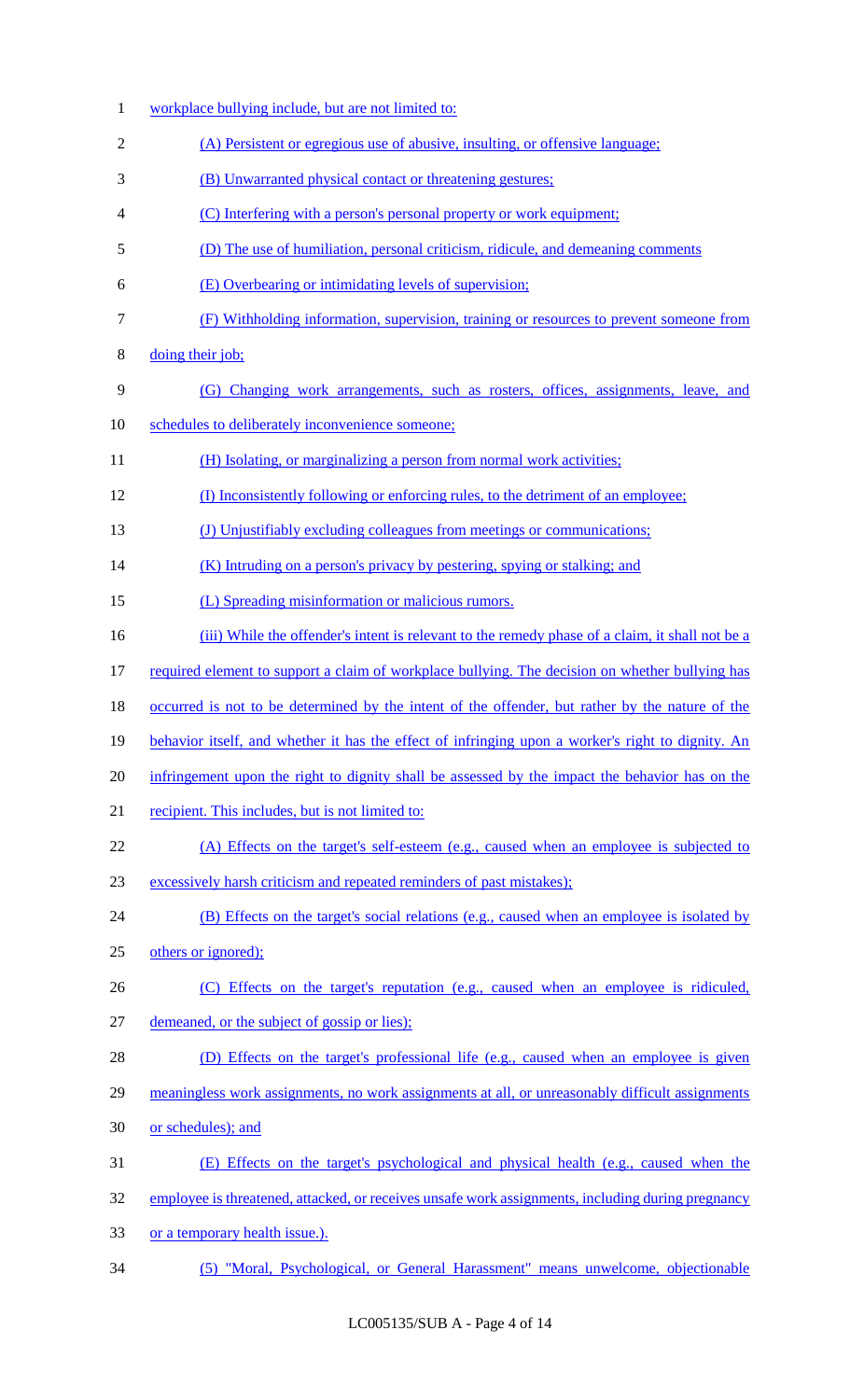| $\mathbf{1}$   | conduct that is severe or pervasive enough to create an intimidating, hostile or abusive environment. |
|----------------|-------------------------------------------------------------------------------------------------------|
| $\overline{2}$ | Such analysis will be conducted from the view of a reasonable person under the totality of the        |
| 3              | circumstances                                                                                         |
| $\overline{4}$ | (i) For harassment to be legally actionable, a victim must demonstrate one or more of the             |
| 5              | following:                                                                                            |
| 6              | (A) The harassment disturbed their emotional tranquility in the workplace.                            |
| $\overline{7}$ | (B) The harassment affected their ability to perform their job as usual, or up to standard.           |
| 8              | (C) The harassment interfered with and undermined their personal sense of well-being.                 |
| 9              | (ii) A single incident of harassment is sufficient to create a triable issue regarding the            |
| 10             | existence of a hostile work environment, if the harassing conduct creates an intimidating, hostile,   |
| 11             | or offensive working environment. The question of whether an environment is objectively hostile       |
| 12             | or abusive must be answered by reference to all the circumstances. These kinds of questions are       |
| 13             | especially well-suited for jury determination and are rarely appropriate for disposition on summary   |
| 14             | judgment, unless a complaint is clearly frivolous, unreasonable or totally without foundation.        |
| 15             | (6) "Supervisor" means any individual who is empowered by the employer with the ability               |
| 16             | to change the employment status of an employee or who directs an employee's daily work activities.    |
| 17             | (i) The term "supervisor" shall not be limited to only those with the power to hire, fire,            |
| 18             | demote, promote, transfer or discipline. It includes those with the power to set schedules, make task |
| 19             | assignments, mediate complaints, distribute rewards and punishments, or assert other intangible       |
| 20             | forms of authority.                                                                                   |
| 21             | (7) "Management Action" means a course of action that is taken by an employer or its                  |
| 22             | supervisors or its agents, to direct and control the way work is done. A management action shall      |
| 23             | not be considered bullying if it is carried out with just cause and is conducted in a reasonable      |
| 24             | manner. Examples of management action include, but are not limited to:                                |
| 25             | (i) Conducting performance appraisals;                                                                |
| 26             | (ii) Holding meetings to address underperformance;                                                    |
| 27             | (iii) Disciplining a worker for misconduct;                                                           |
| 28             | (iv) Investigating alleged misconduct;                                                                |
| 29             | (v) Transferring a worker for operational reasons; or                                                 |
| 30             | (vi) Implementing organizational change or restructuring out of economic necessity.                   |
| 31             | (8) "Just Cause" means a standard of reasonableness used to evaluate a person's actions in            |
| 32             | a given set of circumstances. If a person acts with just cause, his or her actions are based on       |
| 33             | reasonable grounds and committed in good faith.                                                       |
| 34             | (9) "Retaliation" means a materially adverse action that might deter a reasonable person              |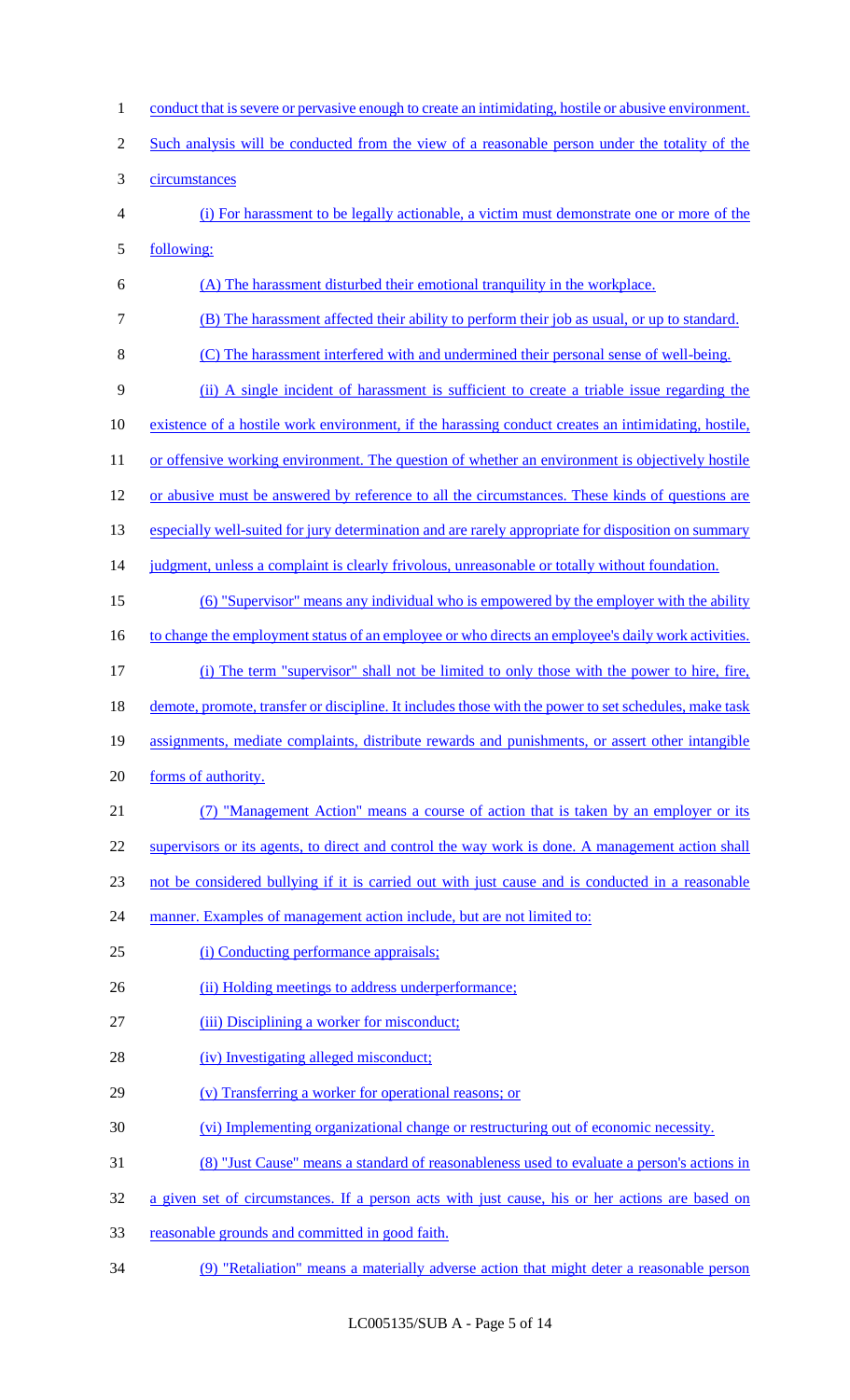1 from engaging in protected activity such as submitting a complaint or reporting abuse. (i) "Materially adverse" includes any form of unfavorable treatment that rises above trivial harms, petty slights, or minor annoyances. Materially Adverse action need not be job-related or occur in the workplace to constitute unlawful retaliation. (10) "Constructive discharge" - an adverse employment action where: (i) The employee reasonably believed he or she was subjected to an abusive work environment; (ii). The employee resigned because of that conduct; and (iii). The employer knew or should have known of the abusive conduct prior to the resignation and failed to stop it. **28-52.1-5. Worker right to dignity in the workplace.**  Every worker shall have the right to a workplace environment that affords them the dignity 13 to which all human beings are entitled. **28-52.1-6. Prohibition against bullying, moral, psychological, and general harassment and other abusive behaviors.**  (a) It shall be unlawful for any person to engage in workplace bullying, moral, 17 psychological or general harassment of a co-worker or other employee in the working environment. (1) Bullying, moral, psychological or general harassment shall be prohibited without regard 19 to its subject matter or motivating animus. There is no requirement that the bullying behavior be extreme, outrageous, or repetitive to be unlawful under this chapter. (2) It shall be unlawful for an employee to be bullied to the point of resignation. If an 22 employer's action or inaction makes the situation at work so intolerable for the employee that the employee resigns, it may be considered a constructive dismissal. (3) It shall be unlawful for any person to aid, abet, incite, compel or coerce the doing of an act forbidden under this chapter, or to attempt to do so. 26 (4) It shall be an unlawful employment practice to coerce, intimidate, threaten, or interfere with any person in the exercise of, or on account of having exercised, or on account of having aided 28 or encouraged any other person in the exercise of, any right granted or protected under this chapter. **28-52.1-7. Employer responsibility to assure worker dignity and protect against workplace bullying, moral, psychological and general harassment and other abusive behaviors.**  (a) Employers shall have a general duty to provide a workplace free from bullying and moral, psychological or general harassment and to provide a workplace that protects each 34 employee's personal integrity, dignity and human rights.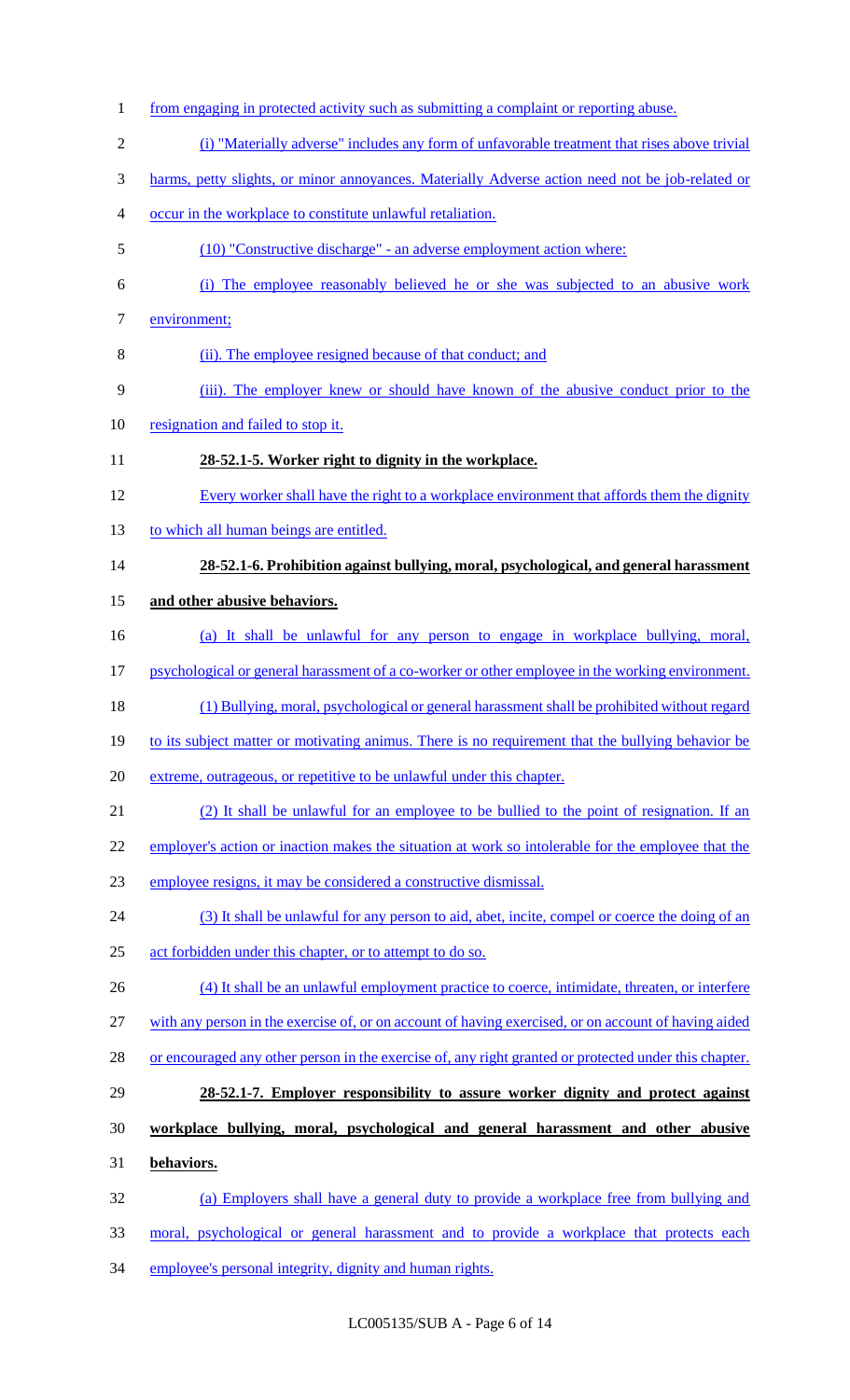(1) If bullying or harassment occurs at work, the employer shall make available the means 2 and measures for remedying the situation. Any employer who does not take all reasonable steps necessary to prevent, detect and eliminate such behavior in their workplace shall be in violation of this law and shall be liable for damages to make the targets of such bullying whole, including but 5 not limited to economic damages, damages for pain and suffering and equitable relief. (2) Employers shall be required to post notice of employee's rights under this law, to

- 7 distribute the employer's anti-bullying policy including an explanation of reporting measures,
- 8 investigation process and remedial processes.
- 9 (3) Employers shall have a general duty to ensure, so far as is reasonably practical, that 10 they provide a work environment free from the risks associated with workplace bullying, that they
- 11 put in place a system to monitor, prevent and manage workplace bullying, and that workers are
- 12 adequately informed and trained on the topic of workplace bullying prevention and management.
- 13 (4) Employers shall take all necessary steps to assure that there be no retaliation against 14 any complainant who has filed a complaint under this chapter in good faith.
- 15 (5) Employers shall take all necessary steps to assure that there be no retaliation against

16 any individual for participating in a complaint as a witness, or for taking action as a bystander to

- 17 prevent or eliminate bullying of a target, or for opposing any behavior made unlawful by this Act.
- 

# 18 **28-52.1-8. Vicarious liability for wrongful exercise of power.**

- 19 (a) Supervisory or managerial authority, in any form, shall not be used to abuse, bully, 20 manipulate or denigrate a worker. Employers shall be strictly liable for any wrongful exercise of 21 power by individuals who have the ability to make decisions regarding employee's employment
- 22 status or by those who direct, supervise, or evaluate employees.

23 (1) This chapter does not prohibit management action taken out of economic necessity or 24 as a reasonable response to incidents of misconduct or poor performance. Employers retain a 25 prerogative to direct and control the way work is carried out, respond to poor performance and, if

- 26 necessary, take disciplinary action.
- 27 (b) A complainant who is aggrieved by a management action must carry the initial burden
- 28 of showing that the management action was objectionable in order to support the presumption of
- 29 bullying.
- 30 (1) Objectionable behavior means behavior that a reasonable person, having regard for all
- 31 the circumstances, would view as unreasonable, unwanted, and potentially harmful. An
- 32 objectionable management action consists of two elements:
- 33 (i) The behavior must be a management action and
- 34 (ii) Either it must be objectionable for the action to be taken or the action itself must be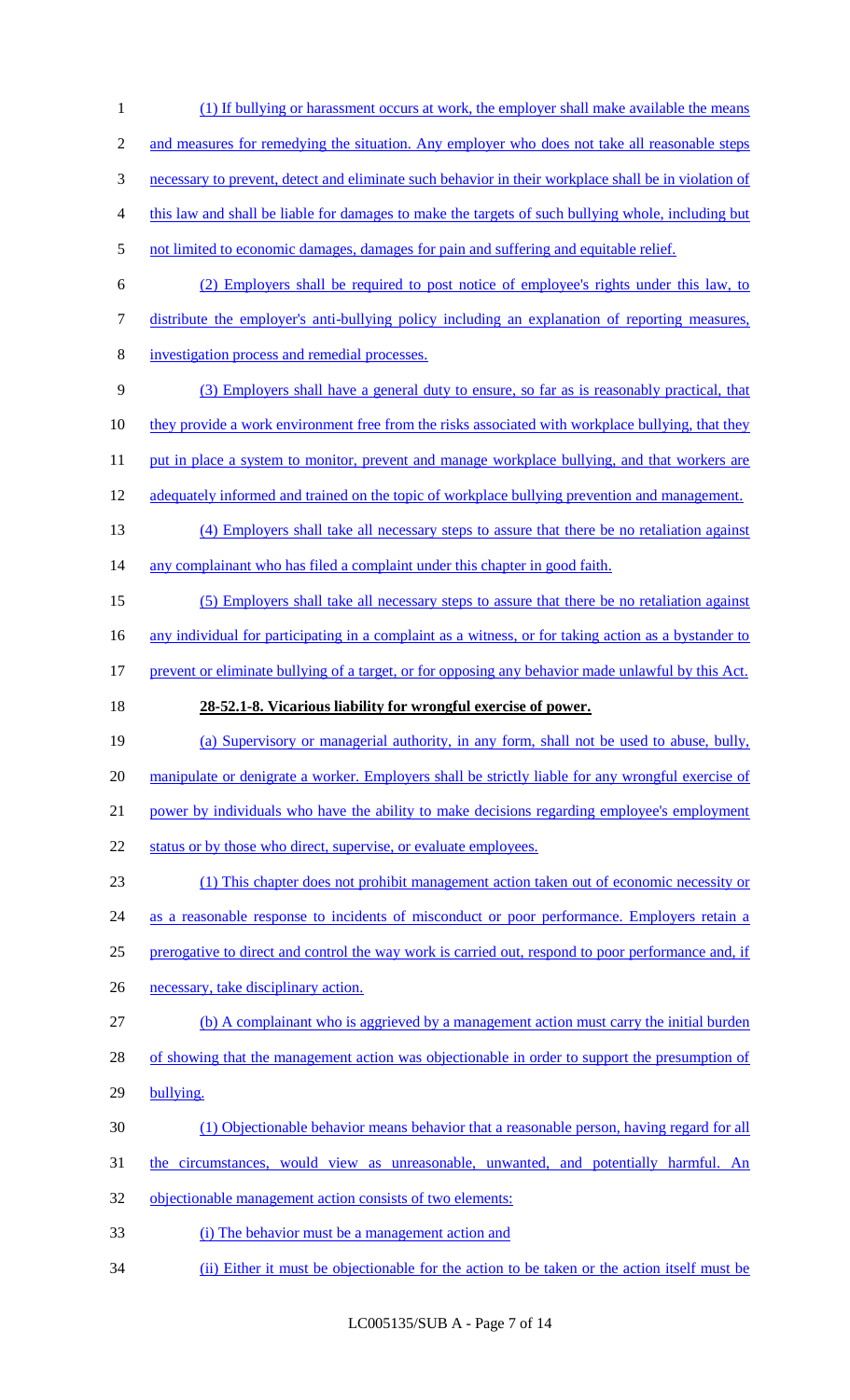1 conducted in an objectionable manner, with an adverse effect on the target or his or her employment 2 terms and conditions. 3 (2) Examples of objectionable management action, whether intentional or unintentional, 4 include but are not limited to: 5 (i) Subjecting individuals to excessive supervision and unwarranted monitoring; 6 (ii) The inappropriate use of disciplinary procedures, including using performance reviews 7 to misrepresent an employee's work history; 8 (iii) Arbitrarily withholding information that is vital for effective work performance; 9 (iv) Unjustifiably removing whole areas of work responsibility from a person; 10 (v) Setting impossible targets and objectives, or changing targets without telling the person; 11 (vi) Deliberate isolation by ignoring or excluding a person; 12 (vii) Setting tasks that are unreasonably below or beyond a person's skill level; 13 (viii) Denying access to information, supervision, consultation or resources to the detriment 14 of the worker; and 15 (ix) Conducting an unfair workplace investigation; 16 (c) The complainant is only obliged to present evidence of objectionable behavior to 17 support the presumption of bullying. When there are facts from which it may be presumed that 18 there has been bullying, it shall be for the respondent to prove that the actions that led to the 19 complaint did not constitute bullying 20 (d) Once the employee has provided facts to support the presumption of bullying, the 21 burden of proof shall be on the employer to show that the management action was not guided by 22 unlawful motives. For a management action to be considered reasonable and therefore not classified 23 as bullying, it must be a legitimate business action based on just cause. There must also be some 24 line of cause and effect tied to the conduct, behavior or performance of an employee. Furthermore, 25 the relevant management action must at all times be a reasonable and proportionate response to the 26 attributes of the employee to which it is directed. 27 (1) Examples of management actions that are reasonable include, but are not limited to: 28 (i) Setting realistic and achievable performance goals, 29 (ii) Expecting employees to maintain reasonable workplace standards, 30 (iii) Fair and appropriate rostering and allocation of working hours, 31 (iv) Transferring a worker to another area or role for operational reasons, 32 (v) Deciding not to select a worker for promotion where a fair and transparent process is 33 followed, 34 (vi) Informing a worker about unsatisfactory work performance in an honest, fair and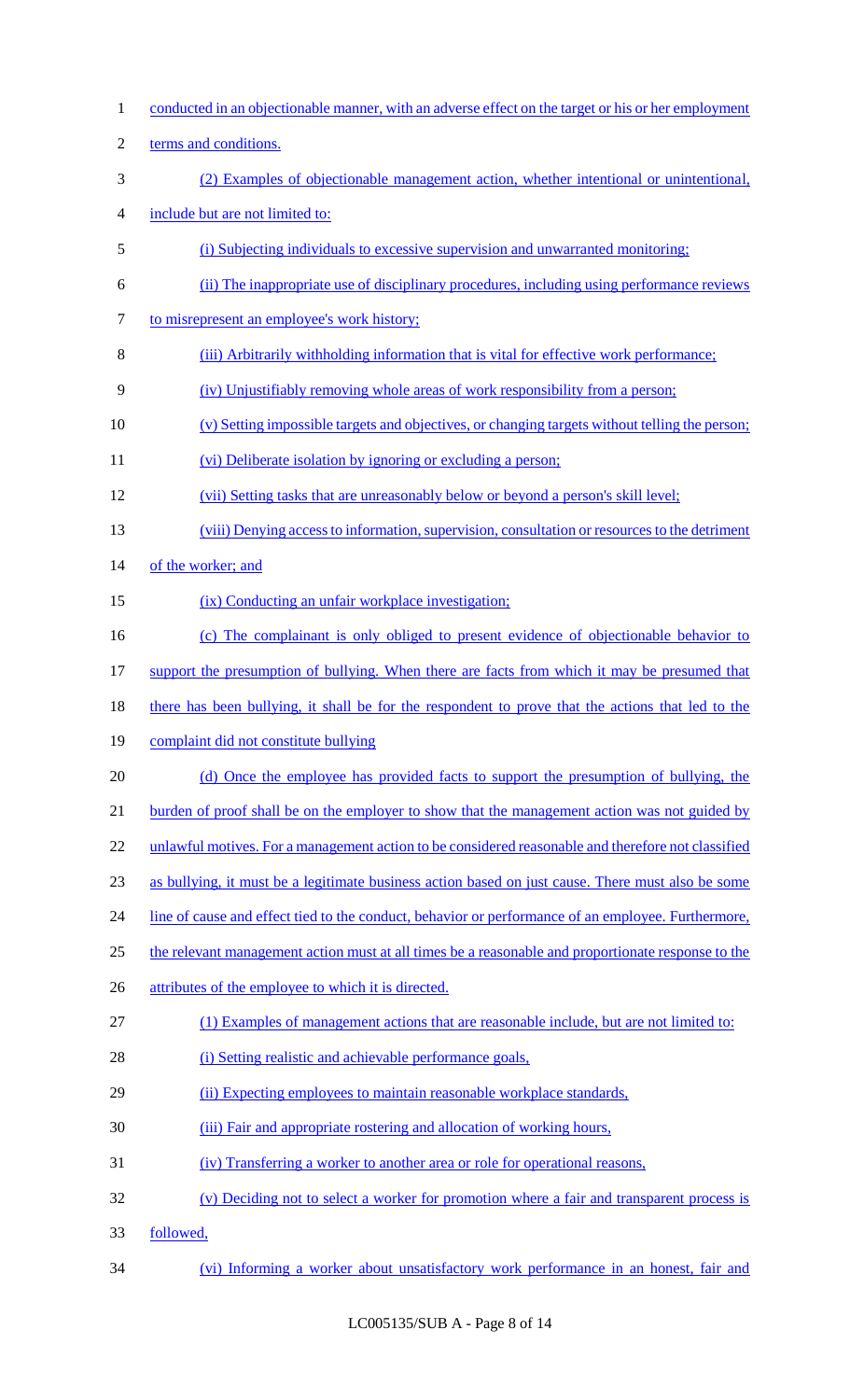1 constructive way,

| $\overline{2}$ | (vii) Informing a worker about unreasonable behavior in an objective and confidential way,              |
|----------------|---------------------------------------------------------------------------------------------------------|
| 3              | and                                                                                                     |
| 4              | (viii) Taking disciplinary action where it is appropriate or justified in the circumstances.            |
| 5              | (e) If the employer can show that its actions were reasonable and unrelated to bullying, the            |
| 6              | complainant shall have the opportunity to refute that assertion as pretext for unlawful behavior. To    |
| $\tau$         | establish pretext in the absence of direct evidence, a complainant can offer many different forms of    |
| $8\,$          | circumstantial evidence. An inquiry into pretext requires that the fact-finder evaluate the credibility |
| 9              | of the employer's explanation.                                                                          |
| 10             | (f) The facts required to establish objectionable behavior must be made on a case-by-case               |
| 11             | basis, taking into account the following:                                                               |
| 12             | (i) What the action is;                                                                                 |
| 13             | (ii) How the action came about;                                                                         |
| 14             | (iii) How the action was carried out; and                                                               |
| 15             | (iv) The way in which the action affects a worker;                                                      |
| 16             | (v) A court will look at the overall conduct surrounding the management action;                         |
| 17             | (vi) Consideration may also be given as to whether the management action involved a                     |
| 18             | significant departure from established policies or procedures and, if so, whether the departure was     |
| 19             | objectionable in the circumstances. In certain cases, reasonable management action may constitute       |
| 20             | bullying if the manner, form or frequency it is engaged in is objectionable.                            |
| 21             | 28-52.1-9. Vicarious liability for moral, psychological, and general harassment.                        |
| 22             | (a) An employer shall be vicariously liable for acts committed by employees with respect                |
| 23             | to the harassment of employees, if the employer, or its agents, or its supervisors, knew or should      |
| 24             | have known about the misconduct and failed to take immediate and appropriate corrective action.         |
| 25             | (b) An employer may also be responsible for the acts committed by customers, clients, and               |
| 26             | other non-employees, with respect to harassment of employees, if the employer, or its agents or         |
| 27             | supervisors, knew or should have known about the conduct and failed to take immediate and               |
| 28             | appropriate corrective action. In reviewing cases involving the acts of nonemployees, the extent of     |
| 29             | the employer's control and any other legal responsibility that the employer may have with respect       |
| 30             | to the conduct of those nonemployees shall be considered.                                               |
| 31             | (c) An employer shall be strictly liable for the acts committed by its supervisors, with                |
| 32             | respect to harassment of employees. This liability includes harassment that results in a tangible       |
| 33             | employment action such as termination, failure to promote or hire, and loss of wages.                   |
| 34             | (d) When a supervisor's harassment does not include a tangible employment action, an                    |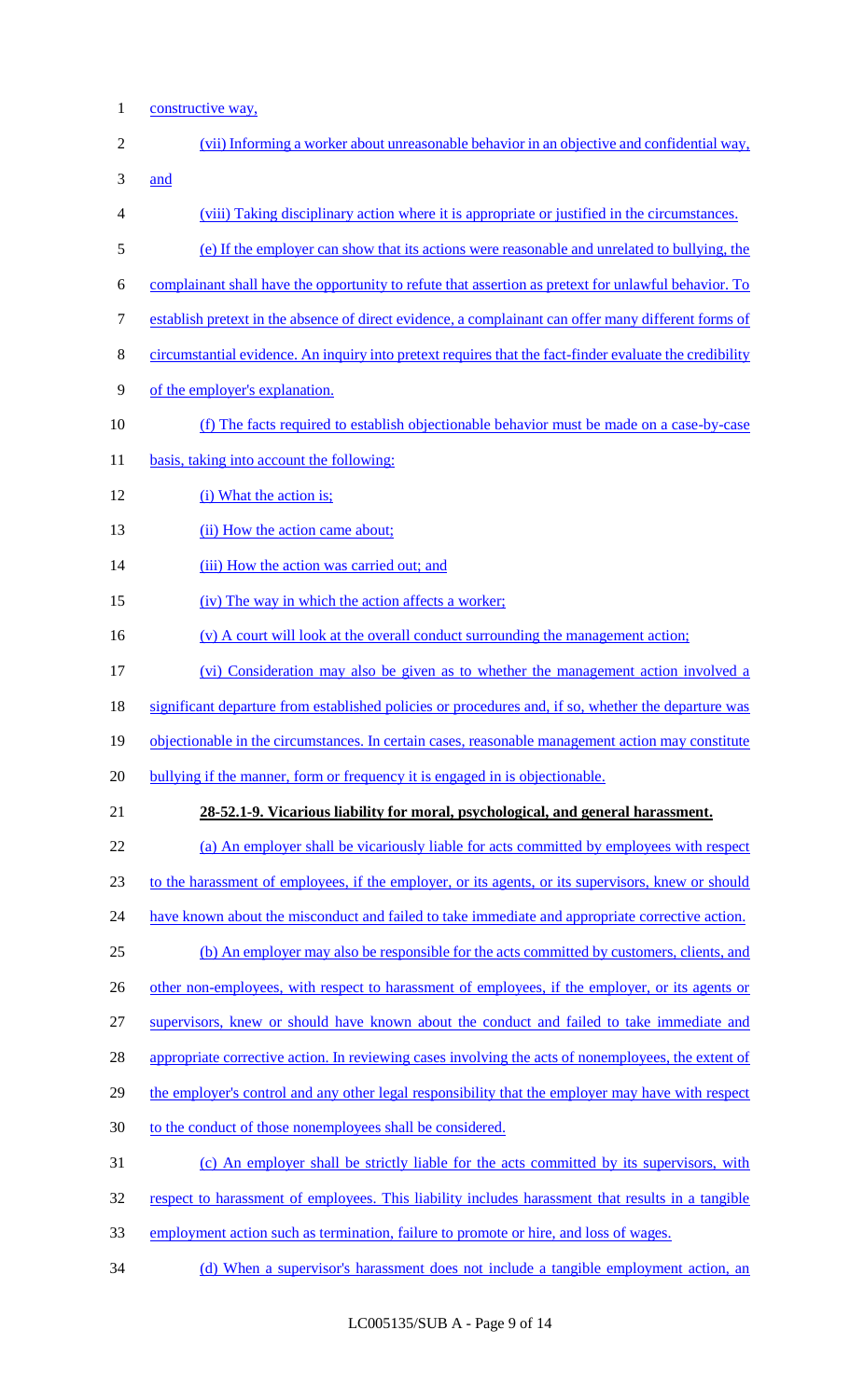1 employer can reduce damages if it can demonstrate that it exercised reasonable care to prevent and 2 promptly correct any harassing behavior. An employer who exercises reasonable care shall not be 3 compelled to pay damages if the aggrieved employee could have avoided all of the actionable harm, 4 for example by taking advantage of employer provided complaint procedures. If some but not all 5 of the harm could have been avoided, then an award of damages shall be mitigated accordingly. 6 (e) To succeed in reducing the employee's damages, the employer must prove three 7 elements: 8 (1) The employer took reasonable steps to prevent and correct workplace harassment; 9 (2) The employee unreasonably failed to use the preventive and corrective measures that 10 the employer provided or otherwise avoid or mitigate harm; and 11 (3) Reasonable use of the employer's procedures would have prevented at least some of the 12 harm that the employee suffered. 13 If the employer establishes that the employee, by taking reasonable steps to utilize internal 14 complaint procedures, could have caused the harassing conduct to cease, the employer will only 15 remain liable for any compensable harm that was unavoidable. 16 (f) A victim of harassment has a general duty to use such means as are reasonable under 17 the circumstances to avoid or minimize the damages that result from violations of this Act. 18 However, an employee's failure to report harassment may be reasonable given the employee's 19 genuinely held, subjective belief of potential retaliation. The reasonableness of the employee's 20 actions shall be considered in light of the circumstances facing him or her at the time, including the 21 ability to report the conduct without facing undue risk, expense, or humiliation. Fears that are 22 substantiated by evidence will excuse a victim's failure to take advantage of the employer's anti-23 harassment policy. 24 (g) A target of psychological, moral, and general harassment does not have to suffer 25 psychological injuries to recover under this chapter. As long as a work environment is reasonably 26 perceived to be hostile or abusive, there is no need for it also to be psychologically injurious. 27 **28-52.1-10. Retaliation.** 28 (a) No employer or employee shall retaliate in any manner against an employee who has 29 opposed any unlawful employment practice under this chapter, or who has made a charge, testified, 30 assisted or participated in any manner in an investigation or proceeding under this chapter, 31 including, but not limited to, internal complaints and proceedings, arbitration and mediation 32 proceedings, and legal actions. Furthermore, an employee who promptly reports in good faith an 33 act of bullying before it becomes actionable shall also be protected from retaliation. 34 (b) No employer shall silence an employee through the use of a non-disclosure agreement,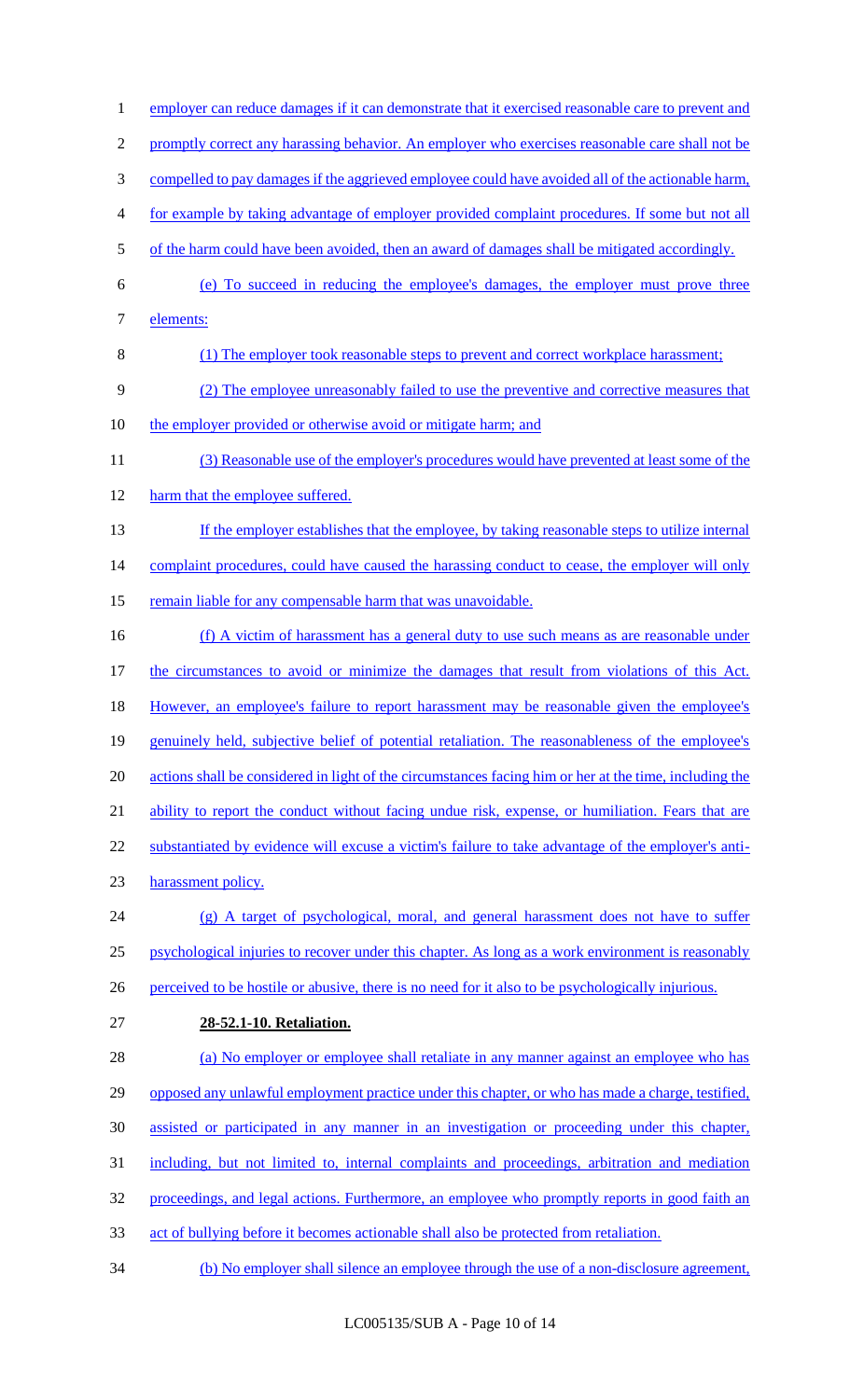- 1 including in a settlement agreement. All employees shall have the freedom to share their stories
- free from consequences from the employer.
- **28-52.1-11. Individual liability.**
- Any individual who engages in workplace bullying or moral, psychological or general
- harassment shall be jointly and severally liable along with their employer.
- **28-52.1-12. Remedies.**
- (a) Targets of workplace bullying shall be entitled to all remedies necessary to make such
- targets whole. Such remedies shall include:
- (1) Economic damages for lost wages, both back pay and front pay, and any expenses
- related to treatment related to the bullying;
- (2) Compensable damages to compensate for the pain and suffering, emotional and
- psychological damages resulting from such workplace bullying;
- (3) Punitive damages as deemed necessary to deter future acts of workplace bullying;
- (4) Injunctive relief, whereby the court may enjoin the defendant from engaging in the
- unlawful employment practice; and
- (5) And any other relief that is deemed appropriate, including, but not limited to: medical
- expenses, psychological treatment, restorative measures, organizational training and attorney's
- fees.
- (b) Courts may also require employers to implement effective anti-bullying policies,
- including investigation and training policies, and require bullies to engage in training and other
- remedial measures.
- 22 (c) A complaining party may recover punitive damages under this Chapter only if the
- complaining party can demonstrate that the employer engaged in prohibited conduct with intent to
- 24 injure or with knowing disregard of the protected rights of an aggrieved individual.
- (d) The remedies provided in this chapter shall be in addition to any remedies provided
- 26 under any other law, and nothing in this chapter shall relieve any person from any liability, duty,
- penalty or punishment provided by any other law.

# **28-52.1-13. Enforcement by Rhode Island commission for human rights.**

- The Rhode Island commission for human rights established pursuant to chapter 5 of this
- 30 title, is authorized with the power and duty to enforce the provisions of this chapter.
- **28-52.1-14. Applicable statute of limitations; proceedings in superior court.**
- (a) Claimants shall have three (3) years from the last act of bullying or moral, psychological
- or general harassment to file a complaint with the commission.
- (b) A complainant may ask for a right to sue in state court if not less than one hundred and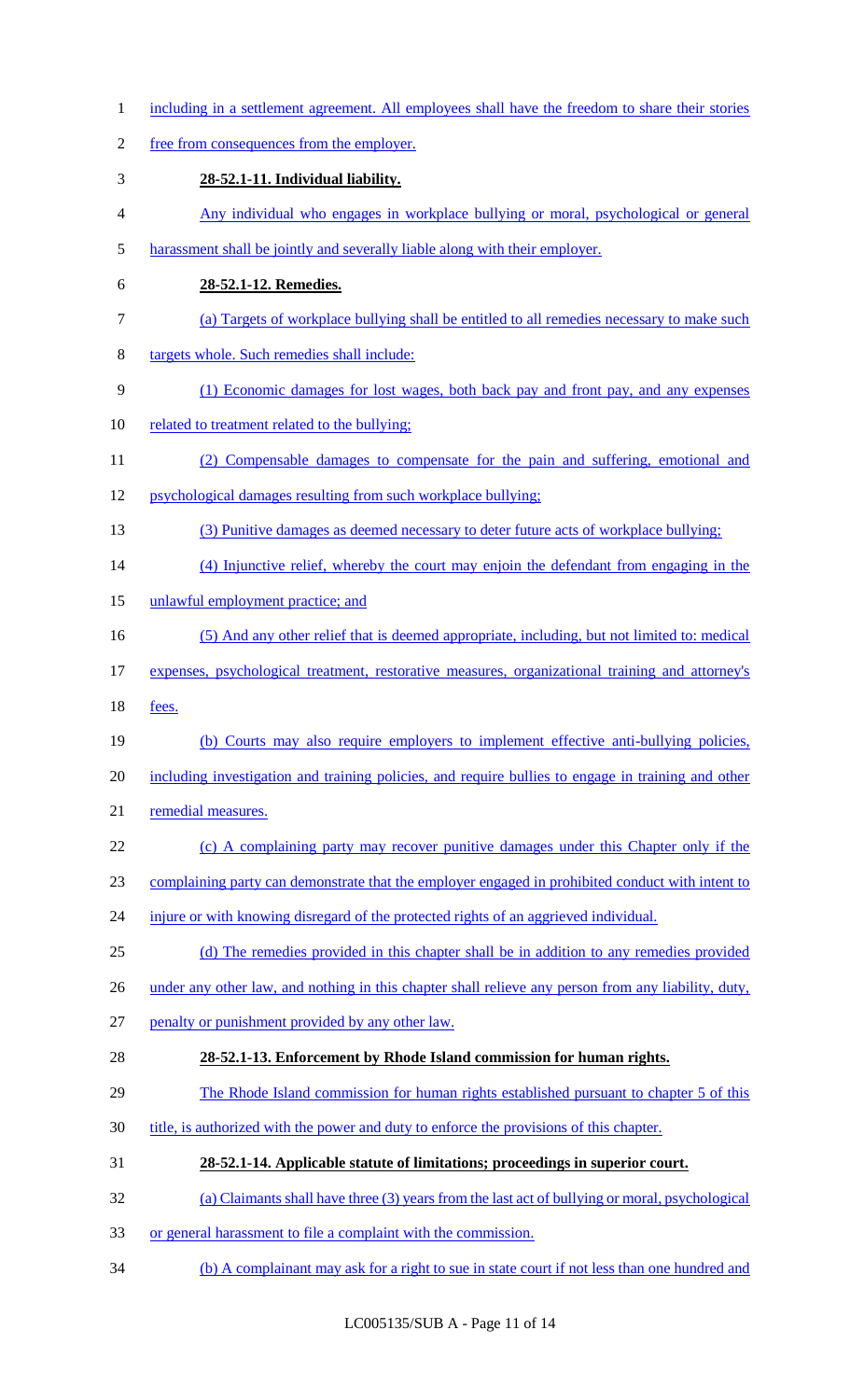1 twenty (120) days and not more than two (2) years have elapsed from the date of filing of a charge, 2 if the commission has been unable to secure a settlement agreement or conciliation agreement and 3 if the commission has not commenced hearing on a complaint. The commission shall grant the right 4 to sue within thirty (30) days after receipt of the request. This shall terminate all proceedings before 5 the commission and shall give to the complainant the right to commence suit in the superior court 6 within ninety (90) days after the granting of the request. Any party may claim a trial by jury. 7 (c) Pursuant to this section, apprentices, trainees, unpaid interns, volunteers, and 8 independent contractors may file a complaint alleging unlawful bullying and harassment. 9 (d) Nothing in this section shall create an employment relationship under wage and hour 10 provision, workers' compensation, or unemployment insurance. 11 **28-52.1-15. Conflicts with other laws.**  12 (a) Nothing in this law should be construed as limiting employee rights under any other 13 law including rights under Title VII of the Civil Rights Act, the Americans with Disabilities Act, 14 the Age Discrimination in Employment Act and state EEO laws. 15 (b) Nothing in this law should be construed as limiting employee rights under the National 16 Labor Relations Act (NLRA) and/or state labor rights laws. Concerted activity/Section 7 activity 17 under the NLRA as interpreted by the NLRB shall not be construed as workplace bullying or moral, 18 psychological or general harassment. 19 (c) Nothing under this law shall restrict workers from negotiating broader protections of 20 their dignity or protections against workplace bullying or harassment under via collective 21 bargaining or other concerted activity. 22 **28-52.1-16. Liberal construction.**  23 (a) The provisions of this chapter shall be construed liberally so as to effectuate its purposes 24 and any law inconsistent with any provision of this chapter shall not apply. 25 (b) Nothing contained in this chapter shall be deemed to repeal any of the provisions of 26 any law of this state relating to discrimination because of race or color, religion, sex, sexual 27 orientation, gender identity or expression, disability, age or country of ancestral origin. 28 **28-52.1-17. Severability.**  29 If any clause, sentence, paragraph, section, or part of this chapter or its application to any 30 person or circumstance, is, for any reason, adjudged by a court of competent jurisdiction to be 31 invalid, that judgment shall not affect, impair, or invalidate the remainder of this chapter or its 32 application to other persons or circumstances, but shall be confined in its operation to the clause, 33 sentence, paragraph, section, or part directly involved in the controversy in which that judgment 34 shall have been rendered.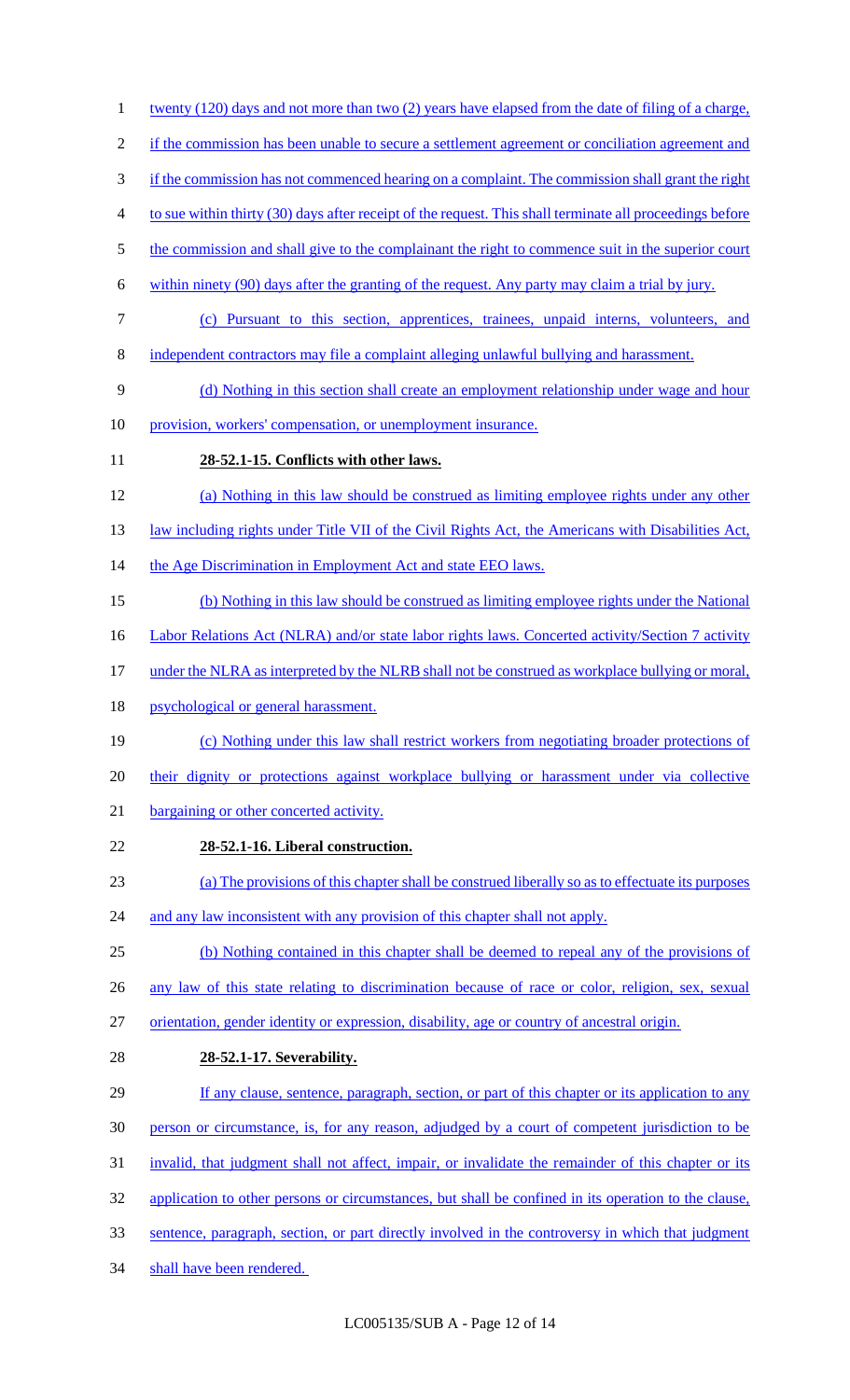1 SECTION 2. This act shall take effect upon passage.

 $=$ LC005135/SUB A  $=$